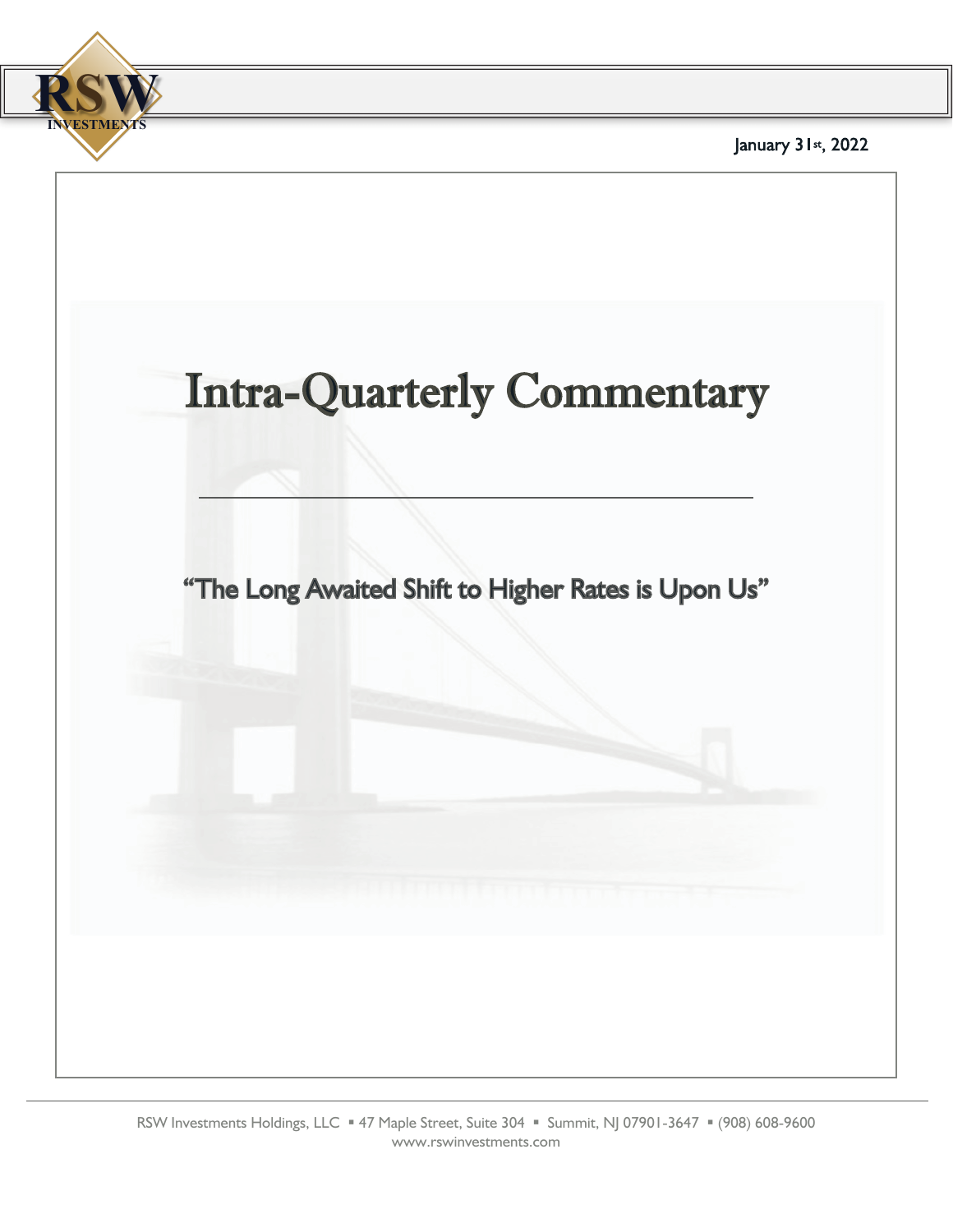

## The Long-Awaited Shift to Higher Rates is Upon Us

Since December 2020, RSW has held the view that extraordinary monetary and fiscal policies should propel economic activity, the pace of inflation, and therefore interest rates higher.

Having held this opinion, RSW's client portfolios have been conservatively positioned to lessen the degree of market value fluctuations.

While there has been a remarkable number of fits and starts over the last 14 months, rates have trended higher, as 5-year U.S. Treasury bond yields have risen from 36 basis points to 1.63%. Concurrently, 10-year U.S. Treasury bond yields have climbed from 92 basis points to today's level of 1.80%.

For much of this period, tax-free rates were hesitant to advance, increasing approximately one-half of the pace of U.S. Treasury debt.

During January of this year, however, the streak of municipal bond outperformance came to an end with 10-year "AAA" rated tax-free bond rates accelerating by 52 basis points.

Rising tax-exempt yields have put downward pressure on the performance of all high-quality bond portfolios, including those that are "buy and hold".

By maintaining relatively low levels of duration (measure of interest rate sensitivity), we have been well positioned to capitalize on this higher rate environment.

While a rising rate period can be unsettling for investors, it is exactly at times like these where RSW's active strategy can "pay dividends".

Today, we are slowly and methodically reducing our defensive portfolio structure. While we remain patient, the process of exchanging cash and shorter call date/maturity bonds for higher yielding, longer call date/maturity bonds has begun.

It is common during periods like these where less sophisticated municipal bond mutual fund investors seek to redeem their holdings. Should we encounter an environment where FOMO (Fear of Missing Out) turns into FONGO (Fear of Not Getting Out), we are well positioned to acquire bonds at heavily discounted prices.

Should such an opportunity arise, we know from experience that these periods of dislocation could be short lived or become extended. At this juncture, we are respectful of either possibility. Therefore, during periods of price weakness, a gradual approach will be utilized to increase our levels of interest rate positioning back to "neutral". In addition, if all goes according to plan, we envision an upward lurch higher in rates that should warrant a reallocation to above average levels of duration.

## **Looking Ahead**

Our forecast from RSW's 2022 Outlook remains in force. Namely: "the combination of higher rates and surging inflation should provide the impetus for a consumer led spending retrenchment in the latter part of